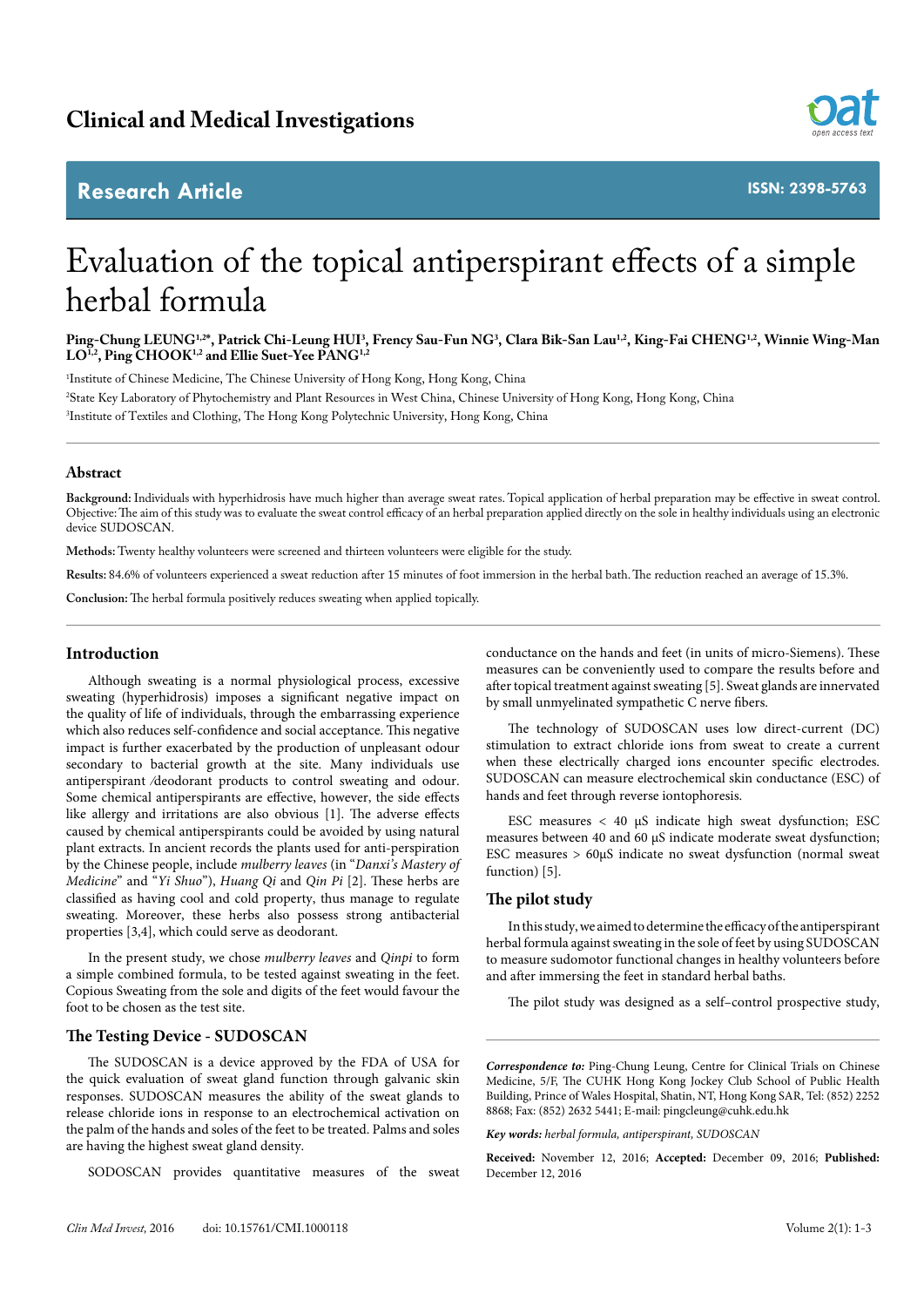SUDOSCAN device was used to measure the changes of the sweating function of the sole before and after soaking in a standard herbal formula bath.

As the study was a small sample size pilot study to assess the sweat control efficacy by using a noninvasive measurement, the administration route was topical and the study herbs are safe and commonly used, we did not ask participants provide written consent. However, we had verbal informed consent of all participants. We also have participants' identifying information such as subject number, name and contact number.

The volunteers were healthy males or females aged over 18 years without known sweat dysfunction.

SUDOSCAN consists of two sets of stainless-steel electrodes in contact with the palms of the hands and soles of the feet. A special computer was responsible for recording and data management (Figure 1).

After resting in the study room for 15 minutes, the volunteers were required to immerse their feet in body temperature water, then the standard herbal bath, as tabulated:

| <b>Testing Time point</b>        | <b>SUDOSCAN Testing</b> |  |  |  |
|----------------------------------|-------------------------|--|--|--|
| <b>Baseline</b>                  | 1 <sup>st</sup> Scan    |  |  |  |
| 36-37°C Water, 15mins            | $2nd$ Scan              |  |  |  |
| 36-37°C Herbal Bath, 15mins      | 3 <sup>rd</sup> Scan    |  |  |  |
| 15 mins Resting (Residue effect) | $4th$ Scan              |  |  |  |

During the test, the subject placed his or her hands and feet on the electrodes (Figure 1). Data appeared automatically in the computer screen.

# **Statistical methods**

The changes in SUDOSCAN measures at each time point were assessed by the General Linear Model, Chi square test, repeated measures analysis of covariance (ANCOVA) using baseline parameters as the covariate. The sweat reduction before and after herbal immerse was calculated as the mean of the sweat reduction values. Differences among time points were tested by one-way ANOVA for continuous variables and by  $\chi^2$ -test for categorical variables. All data analysis was performed using the Statistical Package for the Social Sciences (SPSS), version 22.0. Statistical significance was two-sided. Any difference with p value less than 0.05 were considered significant.

#### **Results**

The testing environment (22°C) apparently had limited effects on sweating. The temperature of water (37°C) and herbal solution (37°C) immersions was identical.





**Figure 2.** Changes of ESC measures at each time point.

**Table 1.** Demographics characteristics and SUDOSCAN outcomes of study subjects.

|                              | <b>Baseline</b> | Water soak     | Herbal soak     | <b>Follow-up</b> |
|------------------------------|-----------------|----------------|-----------------|------------------|
| Feet ESC $(\mu S)$           | $76.2 \pm 7.1$  | $65.4 \pm 8.3$ | $64.2 \pm 11.3$ | $66.1 \pm 13.2$  |
| Change in foot ESC $(\mu S)$ | $- -$           | $-13.5\%$      | $-15.3\%$       | $-13.6\%$        |
| P value (vs. baseline)       |                 | 0.001          | 0.003           | 0.000            |

| Baseline | H <sub>2</sub> O immerse | $\longrightarrow$ Herbal Immers | Post Test        |
|----------|--------------------------|---------------------------------|------------------|
| 0 min    | $15 \text{ min}$         | $15 \text{ min}$                | $15 \text{ min}$ |
| Test 1   | Test 2                   | Test 3                          | Test 4           |

# **Recruitment**

Seven healthy males and 13 healthy females with a mean age of 32.6 years were screened. The volunteers fulfilling the following inclusion criteria were enrolled in the imprint casting studies: women and men at an age of 18 to 65 years. Thirteen subjects who met the study criteria were enrolled. Seven volunteers, whose ESC measures were less than 60 µS or showed abnormal sweating response, were excluded. Eventually altogether thirteen healthy volunteers entered the analysis (Table 2).

# **Outcomes and estimation**

Results for quantitative variables are shown as means standard deviation. Repeated measurement analysis, adjusted with hand data as covariate, was used for the comparisons. A p value < 0.05 was regarded as statistically significant.

ESCs of the feet were significantly decreased at various time points compared to their baselines in the treated group ( $P = 0.001$ ,  $p = 0.003$ ) and  $P = 0.000$ , respectively) (Table 1).

We randomly selected 8 subjects as controls to the 13 subjects. The control subjects were not given water or herbal bathing. They served to rule out the environment effects during testing. The results showed that the controls did not show decline in ESC. Effects of the herbal bath were thus reinforced (Table 3). Subjects soaked with herbal bath showed greater drop in ESC which was prolonged (Figure 2).

In treated group  $(n=13)$ , changes in response to A (water immersing at 37°C), B (herbal immersing at 37°C) and C (aftermath of A & B) were shown Figure 3 In control group (n=8), changes at various time points **Figure 1.** SUDOSCAN device and Sweat glands Testing with SUDOSCAN.

Estimated Marginal Means of MEASURE\_1